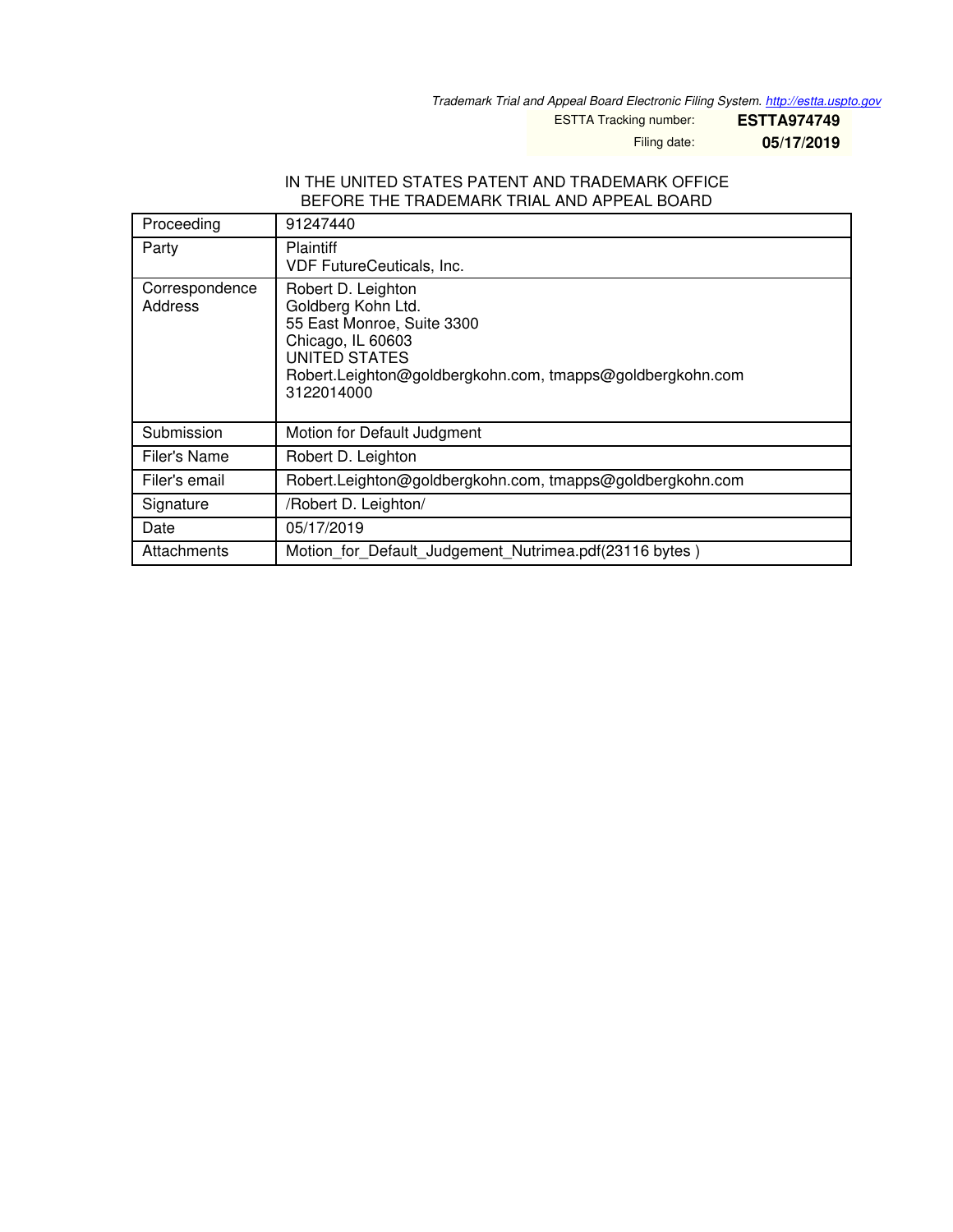## **IN THE UNITED STATES PATENT AND TRADEMARK OFFICE TRADEMARK TRIAL AND APPEAL BOARD**

In re application No. 87/723,027

**VDF FutureCeuticals, Inc. Opposer,** 

 **v.** 

**Proceeding No. 91247440** 

**Mark: NUTRIMEA** 

**PLASTIMEA SA, Applicant.**

## **OPPOSER'S MOTION FOR DEFAULT JUDGMENT**

On April 5, 2019, VDF FutureCeuticals, Inc. ("VDF" or "Opposer") filed its notice of opposition in this proceeding. The Board entered a notice of institution, setting a May 15, 2019 deadline for Applicant's answer. Applicant failed to timely file its answer. Accordingly, pursuant to TBMP Section 508, Opposer respectfully moves for the entry of default judgment and that the Opposition be sustained in favor of Opposer.

Dated: May 17, 2019 Respectfully submitted,

/s/ Robert D. Leighton

Robert D. Leighton GOLDBERG KOHN, LTD. 55 E. Monroe, Suite 3300 Chicago, IL 60622 312-201-4000

*Attorneys for Opposer VDF Futureceuticals, Inc.*